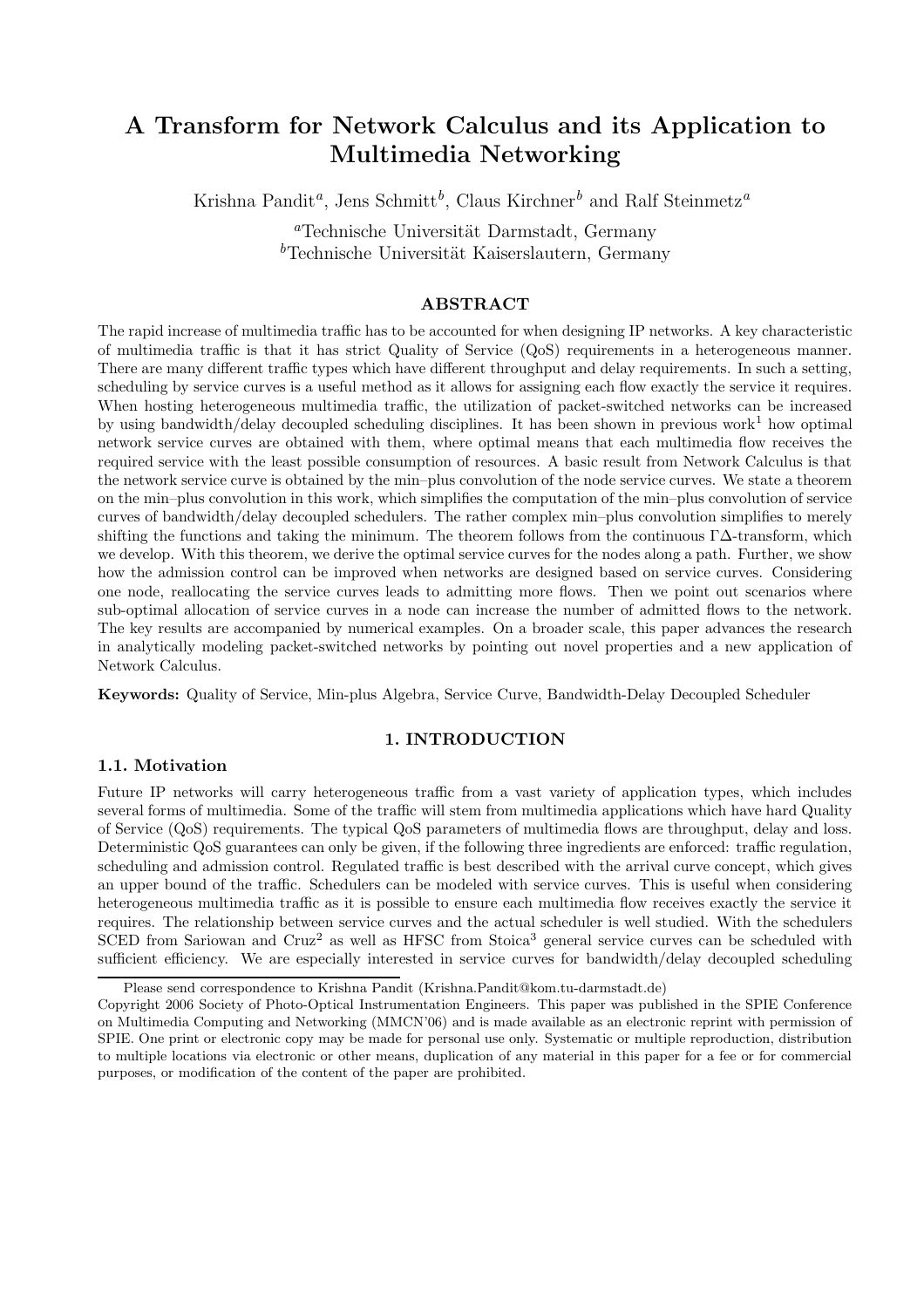disciplines, as Schmitt<sup>1</sup> has shown that with those *optimal* network service curves are obtained. Optimal implies that the QoS requirement is met with the least possible consumption of resources. The challenge of admission control is to admit as many flows as possible while assuring that each flow still receives the contracted service. Optimal network service curves maximize the number of admissible multimedia flows requiring QoS. This is in the interest of the network service provider if he can charge multimedia flows separately, but also for marketing purposes. Network Calculus provides methods to compute performance bounds based on arrival and service curves. The knowledge of performance bounds is essential when offering deterministic QoS guarantees. A basic result of Network Calculus is that the network service curve is given by the min–plus convolution of the node service curves along the path. In this paper, we will show how to optimally design service curves for each node so that the network service curve is met. Therefore, this work generalizes the previously cited work of Schmitt,<sup>1</sup> which we review in the following subsection.

Beyond that, the remainder of this paper is organized as follows. In Section 2 we develop a novel transform for Network Calculus. This transform leads to our theorem for calculating the min–plus convolution of a certain kind of functions typical for Network Calculus. We introduce it and analyse its properties in Section 3. We then apply this theorem to admission control, first in Section 4 to optimally allocate service curves along a path. Then, in Section 5, we take the node perspective in order to perform admission optimization. Finally we conclude and give an outlook.

#### 1.2. Background

For the following we assume the reader to be familiar with the *arrival curve* and *service curve* notions of Network Calculus, especially the TSpec, which is the Internet Engineering Task Force (IETF) arrival curve for multimedia flows, and the Latency-Rate (LR) scheduler. Further, we use the min–plus convolution as well as the theorems on concatenation of service curves and virtual delay bound. All of the above notions and results are excellently described in the textbook by Le Boudec and Thiran,<sup>4</sup> as well as introduced in our technical report.<sup>5</sup>

As mentioned above, the inspiration for this work is a result by Schmitt,<sup>1</sup> where he develops the optimal service curve for bandwidth/delay-decoupled scheduling disciplines. Such scheduling disciplines are well suited for multimedia networks, as these comprise traffic with diverse throughput and delay requirements. Each multimedia flow can then be assigned a service which offers exactly the requirements. The bandwidth/delay-decoupled scheduler is characterized by a non-linear service curve. The optimal network service curve for an arrival curve is derived, i.e., the network service curve which meets the QoS requirements while minimizing the resource consumption of a single flow. For a TSpec, which is the most widely spread arrival curve, the optimal service curve  $\beta^{opt}$  is that of a so-called  $L2R$  scheduler. The L2R scheduler has a latency and two rates. After the latency the flow is served with a rate R up to a certain time which we refer to as the inflection point I. After that it switches down to rate r, which equals the sustained rate of the arrival curve. Therefore,  $\beta^{opt}$  is originally given by the 4-tuple  $(L, I, R, r)$ , where L is the latency and I the inflection point where the rate switches from R to r. The inflection point I is chosen such that the delay bound is met at the point where the TSpec changes from the peak rate to the sustained rate. Further, we define  $U = I - L$ , which is the peak rate interval, i.e., the time that the flow is served at peak rate. In our considerations the peak rate interval is more important than the absolute inflection point, hence we will denote L2R service curves by the 4-tuple  $(L, U, R, r)$  hereafter. In Figure 1, a TSpec and its according optimal service curve  $\beta^{opt}$  are depicted. Note that in all figures  $\Delta$  indicates that the following value belongs to the underlying slope. Schmitt further gives numerical examples which point out the benefits of this approach. In this work we extend those results to a wider perspective. The implications of an optimal network service curve to the service curves of the nodes along the path are studied as well as the allocation of resources within one node to obtain optimal service curves.

## 1.3. Related Work

Much of the related work evolves around scheduling disciplines. This is well discussed by Schmitt.<sup>1</sup> Fidler and Recker<sup>6</sup> discuss the Fenchel transform in the context of Network Calculus. This is subject of Section 2.

## 2. A TRANSFORM FOR NETWORK CALCULUS

The min–plus convolution is a key operation in Network Calculus. It has a similar role as the conventional convolution in conventional system theory. Therefore, it is worth analysing this operation. In conventional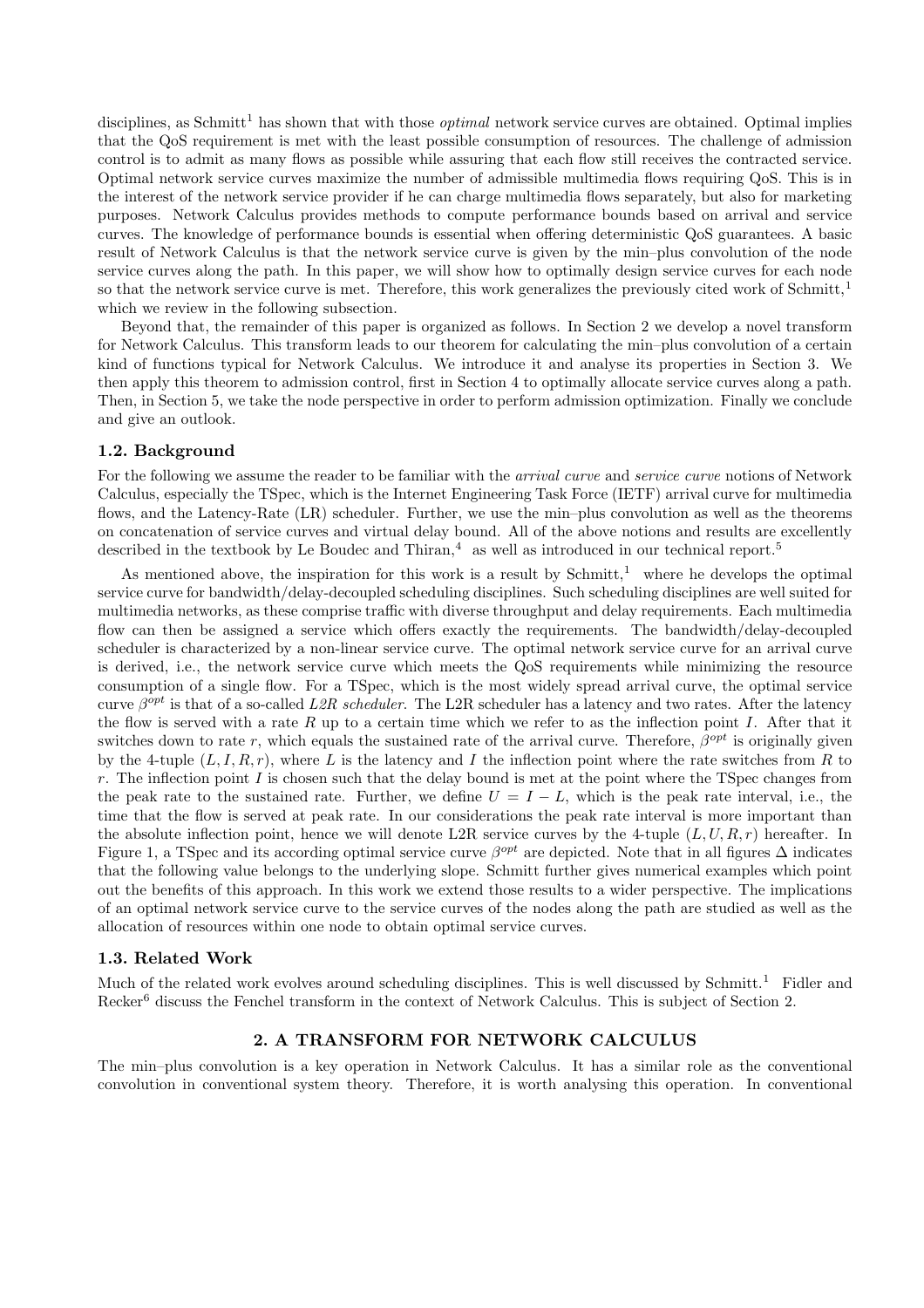PSfrag replacements



Figure 1. L2R scheduler

system theory, computation algorithms for the convolution often rely on transforms, since the convolution in the time domain corresponds to the multiplication in the frequency domain. According to the legacy book by Press et al.,<sup>7</sup> an efficient numerical algorithm to compute the conventional convolution is via the Fast Fourier Transform (FFT). Hence, we turn our attention to transforms. When looking for a transform for Network Calculus, the first thing that comes to mind is the *Fenchel transform*, also known as the convex conjugate function. In the book by Bacelli et al.<sup>8</sup> it is briefly pointed out that this transform carries over the min-plus convolution in one domain to an addition in another domain. In the book by Hiriart-Urruty and Lemarechal<sup>9</sup> one finds the following definition for the convex conjugate function. The Fenchel transform, or convex conjugate function, is given by

$$
f^*(s) = \sup\{sx - f(x) \mid x \in dom f\}.
$$
 (1)

Further, the bi-conjugate function is given by

$$
f^{**}(x) = \sup\{sx - f^*(s) \mid s \in dom f^*\}.
$$
 (2)

I.e., the supremum of the term is taken for all x, where  $f(x)$  is defined. Unfortunately, a shortcoming of the Fenchel transform is that it only works well for convex functions. For piecewise linear, convex functions (and slightly more general ones) an efficient algorithm to obtain the min–plus convolution is outlined in Chapter 3 in the book by Le Boudec and Thiran,<sup>4</sup> where it is pointed out that the min-plus convolution of two piecewise linear, convex functions is obtained by simply sorting the slopes of the individual functions. In general, the bi-conjugate of a function yields the convex closure of the function. For closed convex functions  $f$  we have  $f = f^{**}$ . But in general, i.e., for non-convex functions, we cannot hope for equality. Therefore, the Fenchel transform is not suited in the context of Network Calculus. Applications and problems of the Fenchel transform in the context of Network Calculus are described in the technical report by Pandit et al,  $10<sup>-10</sup>$  as well as the work by Fidler and Recker.<sup>6</sup> The latter further introduce the concave conjugate function, which is the equivalent of the Fenchel transform for concave functions, and present a graphical interpretation of some Network Calculus results. The next transform we consider is the  $\Gamma\Delta$ -transform. The  $\Gamma\Delta$ -transform can easily be represented graphically by so-called *point clouds*, This transform is explained in the book by Bacelli et al.,<sup>8</sup> and thoroughly described in the dissertation of Jäkel (in German),<sup>11</sup> whose notation we adopt. Here we limit ourselves to a descriptive discussion on this transform, the mathematically inclined reader is referred to the above two texts. An element  $b \in \mathbb{B}[[\gamma, \delta]]$  is a formal power series in two variables  $(\gamma, \delta)$  with Boolean coefficients,

$$
b_i = \sum_{k,t \in \mathbb{Z}} s_{x_i}(k,t) \delta^k \gamma^t = \sum_{k=-\infty}^{\infty} \sum_{t=-\infty}^{\infty} s_{x_i}(k,t) \delta^k \gamma^t.
$$
 (3)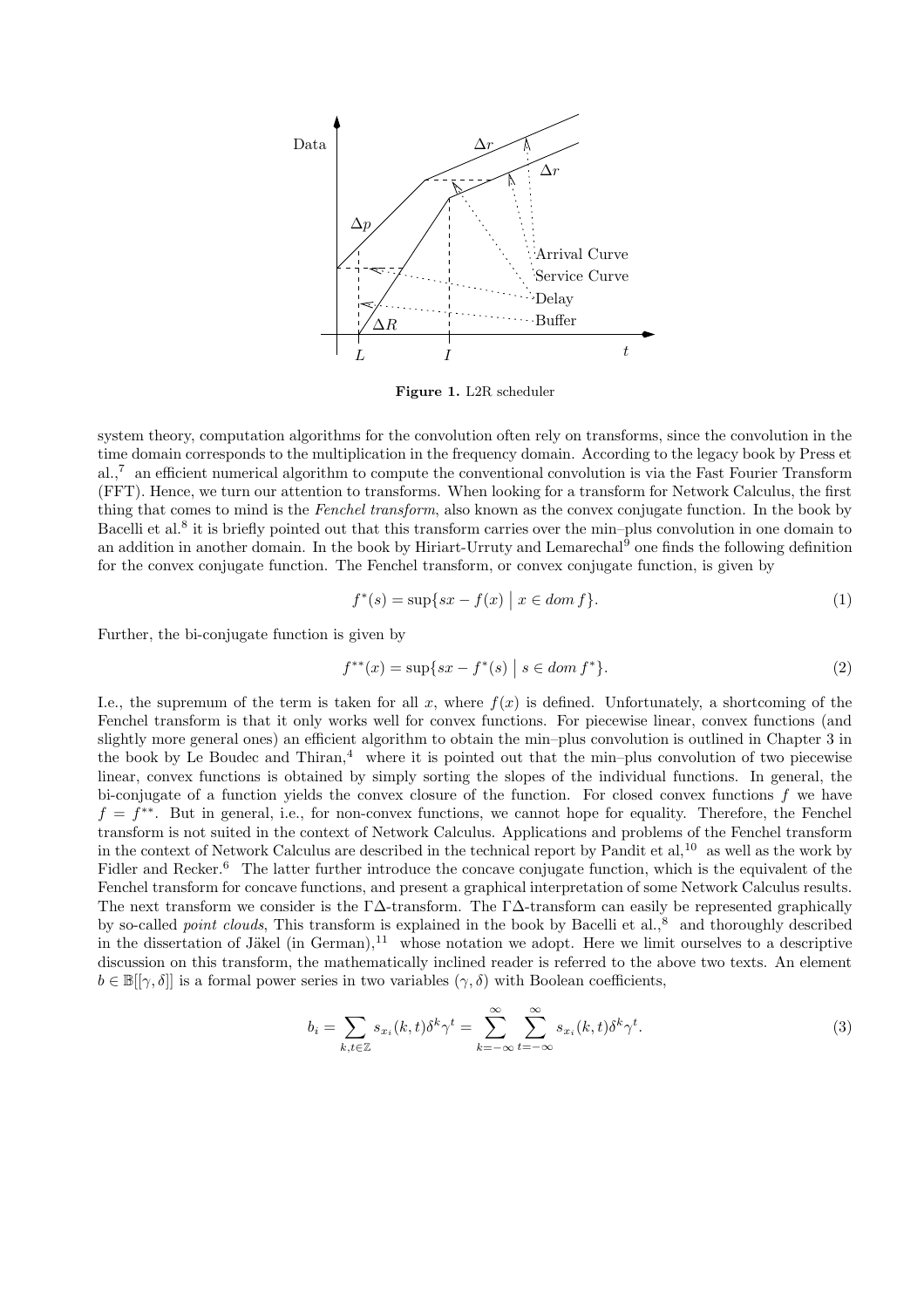

Figure 2. Discrete Γ∆-transform

The possible "value" for the coefficients  $s_{x_i}(k,t)$ ,  $k,t \in \mathbb{Z}$  in the min-plus algebra are  $s_{x_i}(k,t) = e = 0$  and  $s_{x_i}(k,t) = \epsilon = +\infty$ . A sequence  $x_i(k), k \in \mathbb{Z}$  can be transformed into  $\mathbb{B}[[\gamma, \delta]]$  via

$$
s_{x_i}(k,t) = \begin{cases} 0 & x_i(k) = t \\ +\infty & x_i(k) \neq t \end{cases} . \tag{4}
$$

This operation is called the  $\Gamma\Delta$ -transform. For two elements  $b_1, b_2 \in \mathbb{B}([\gamma, \delta])$  we define their sum (in the min-plus sense) component-wise as the usual minimum operation of their coefficients. Denote by  $s_{x_i}(k,t), i = 1, 2$  the coefficients of  $b_i$ ,  $i = 1, 2$ . Then the coefficients  $(s_{x_1} \oplus s_{x_2})(k, t)$  of  $b_1 \oplus b_2$  are given by

$$
(s_{x_1} \oplus s_{x_2})(k,t) = \min_{k,t} [s_{x_1}(k,t), s_{x_2}(k,t)].
$$
\n(5)

The multiplication of two elements  $b_1, b_2 \in \mathbb{B}[[\gamma, \delta]]$  is more involved. Again, let  $s_{x_i}(k,t)$ ,  $i = 1, 2$  denote the coefficients of  $b_i$ ,  $i = 1, 2$ . Then the coefficients  $(s_{x_1} \otimes s_{x_2})(k, t)$  of  $b_1 \otimes b_2$  are given by

$$
(s_{x_1} \otimes s_{x_2})(k,t) = \min_{i_1+i_2=k, j_1+j_2=t} [s_{x_1}(i_1,j_1) + s_{x_2}(i_2,j_2)].
$$
\n(6)

While the addition operation is trivial, the multiplication operation is not as intuitive. The graphical interpretation of the addition operation is simply to take all points of the underlying point clouds, choose the minimum of those and fix it as a new point for the point cloud of the sum. The multiplication operation is explained below using a back-of-the-envelope example.

In order to compute the min–plus convolution of two functions  $x_1$  and  $x_2$ , we sample them (i.e., we obtain a sequence  $x_1(k), x_2(k), k \in \mathbb{Z}$ , apply the Γ∆-transform, add the resulting elements in  $\mathbb{B}[[\gamma, \delta]]$  and apply the inverse Γ∆-transform. We have to limit ourselves to a discrete excerpt (referred to as "sample" in the following) of the actually continuous functions, as with the number of points the complexity rises exponentially.

Let  $x_1(k)$  be a sample of a token bucket arrival curve with bucket depth 2 and slope 1.

$$
x_1(k) = \begin{cases} 0 & k = 0\\ 2 + k & 1 \le k \le 3\\ +\infty & \text{otherwise} \end{cases}
$$
 (7)

The coefficients of the Γ $\Delta$ -transform of  $x_1(k)$  are depicted in Figure 2 a). Note that we always assume the function to be 0 at  $k = 0$ . Similarly,  $x_2(k)$  is a sample of a LR service curve with latency 2 and slope 2.

$$
x_2(k) = \begin{cases} 0 & k = 0\\ 2(k-2) & 2 \le k \le 4\\ +\infty & \text{otherwise} \end{cases}
$$
 (8)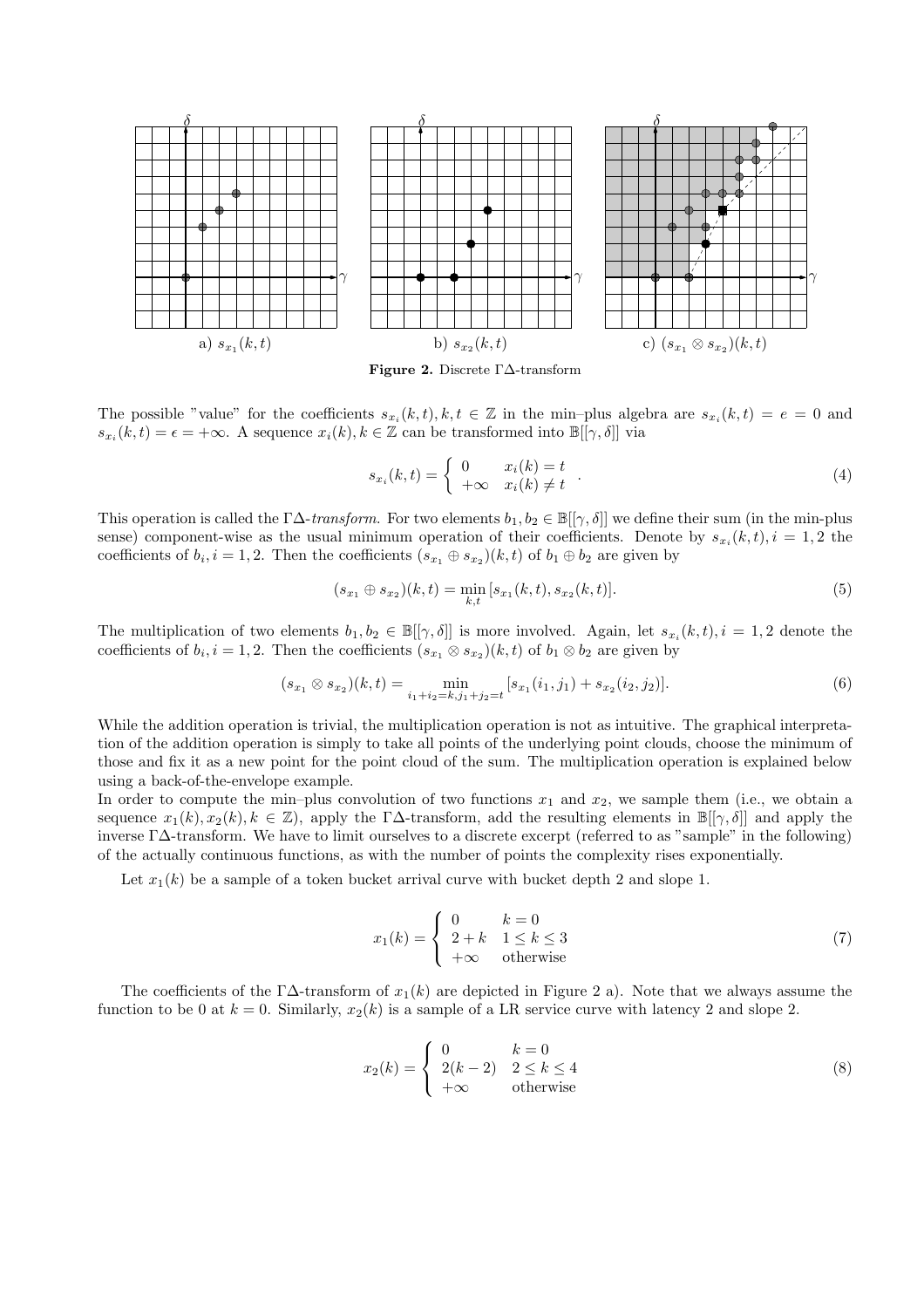

Figure 3. Continuous transform

The coefficients of the  $\Gamma\Delta$ -transform of  $x_2(k)$  are depicted in Figure 2 b). In Figure 2 c) the multiplication operation  $(s_{x_1} \otimes s_{x_2})(k,t)$  is depicted. Every point is added to every other one. Therefore, since we have 4 points in each cloud, the result should be 16 points. The avid reader counts only 15, as one point, the one with the square around it, falls twice on the same spot. This is also the point where the resulting min–plus convolution of two such service curves would have the switch from the slope from the service curve, to the slope from the arrival curve. For reference, the resulting min–plus convolution of the sampled curves is depicted by the dashed line. The reverse Γ∆-transform is obtained by taking the hull of the area above or left of each point. This area is shaded in Figure 2 c).

It can be clearly seen that the number of points we picked is not sufficient to obtain the correct result even for the depicted range. It is also not possible to find some characteristic points which describe the min–plus convolution of piecewise linear functions.<sup>10</sup> Therefore, the Γ∆-transform is not very helpful to simplify the general computation of the min–plus convolution.

The main problem is the discretization or sampling procedure. The accuracy of the computation depends strongly on the amount of discrete points we choose. However, the more points we take into account, the closer the result approaches the min–plus convolution. Taking this to the limit, we end up at the *continuous*  $\Gamma\Delta$ transform. A function, such as an arrival curve or service curve, can be viewed as an infinite set of points. We proceed with them as with the points in the Γ∆-transform. This is depicted in Figure 3. Underlying are an arrival curve, and a service curve. They are obtained when all their points are summed with each other, and it can be easily verified that the border of this denotes the min–plus convolution. With this in mind, we bring the attention back to Equation (6) and realize that this merely is another representation of the min–plus convolution. Taking a close look at this graphical representation, we obtain a theorem which is given in the following section.

#### 3. MIN-PLUS CONVOLUTION UNDER NETWORK CALCULUS CONSTRAINTS

In this section we develop theorems on the min–plus convolution under Network Calculus constraints, which are beneficial for allocating resources by service curves. Note that all functions  $f, g$  in this section belong to  $\mathcal{F}$ , where we set

$$
\mathcal{F} := \{ f : \mathbb{R} \to \mathbb{R}_0^+ \mid f(t) = 0 \text{ for } t < 0, f(t_1) \le f(t_2) \text{ for } t_1 \le t_2 \} .
$$
 (9)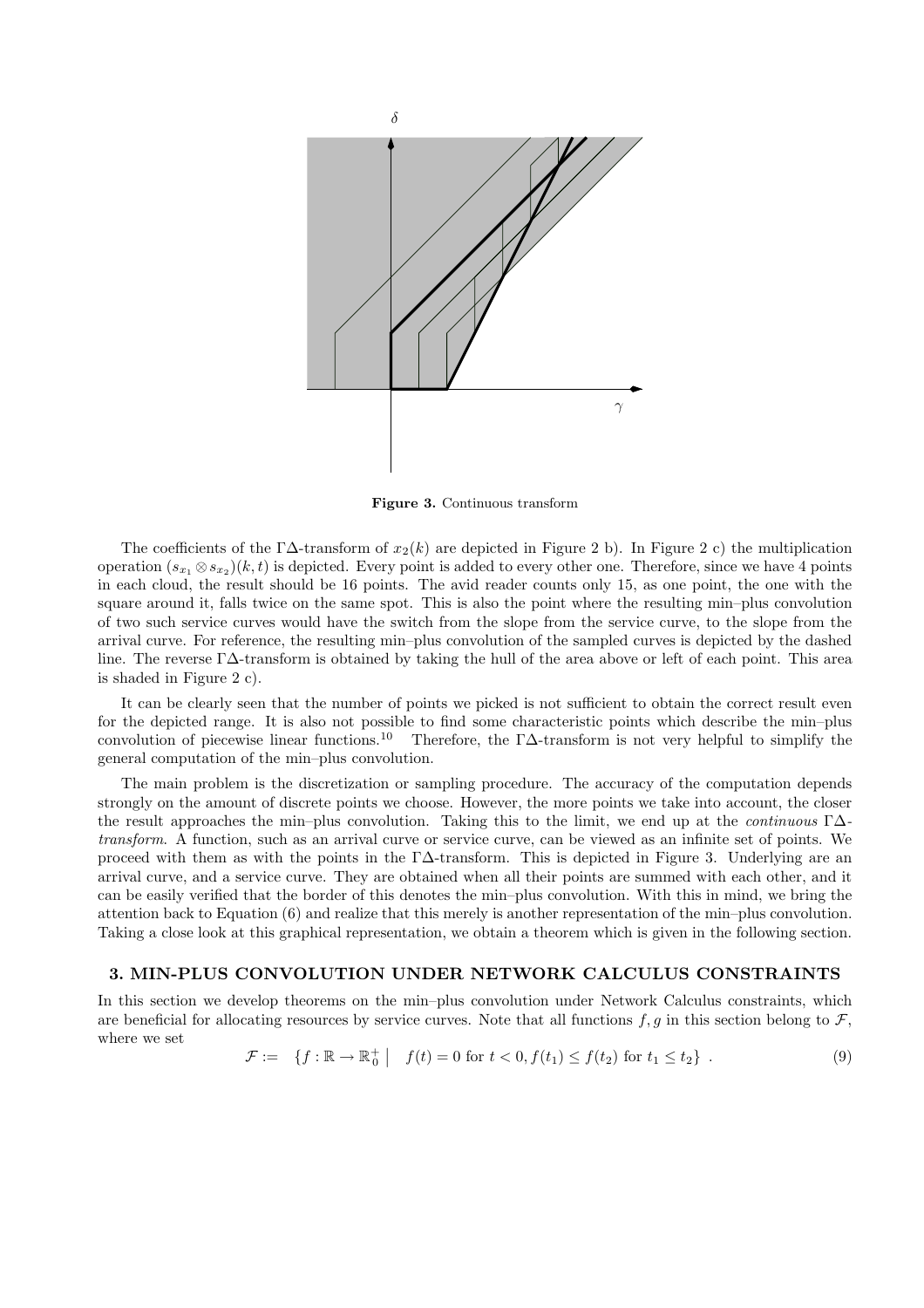i.e.,  $\mathcal F$  is the set of nonnegative wide-sense increasing functions. First we define the convex inflection point, as it will play a key role in the course of this paper. Recall that for a function  $f \in \mathcal{F}$ , f piecewise linear, an inflection point  $Q \in \mathbb{R}$  is simply a point with  $f'(Q^-) \neq f'(Q^+);$  i.e., the slope of f changes at Q.

DEFINITION 3.1 (CONVEX AND CONCAVE INFLECTION POINTS). We define a convex inflection point  $Q$  as an inflection point, where the slope to its right is greater than the slope to its left. More mathematically, a convex inflection point Q has the property that  $f'(Q^+) > f'(Q^-)$ . Analogously, we call an inflection point where the slope to its right is less than the slope its left a concave inflection point. Thus, a concave inflection point Q has the property that  $f'(Q^+) < f'(Q^-)$ 

Next we discuss what we mean by Network Calculus constraints. This refers to the shape of the functions. We argue that the relevant functions have two properties. Firstly, all functions are wide-sense increasing. Secondly, all functions are 0 for  $t \leq T$  and *concave* for  $t > T$ . This is reasonable, as all underlying functions are arrival curves or service curves. The first property is straight-forward, as we are dealing solely with cumulative functions. The second property holds for arrival curves, as they are are sub-additive. Further, the service curves of bandwidth/delay decoupled schedulers from  $Schmitt<sup>1</sup>$  which is the work we build upon, satisfy the second property.

Therefore, we are interested in the min–plus–convolution of special functions f and g. Let  $i = 0, \ldots, m$ ,  $j = 0, \ldots, n, A_i, B_j \in \mathbb{R}^+$  with  $A_k > A_l$  and  $B_k > B_l$  if  $k > l$ . Now we can state the functions f and g to be investigated in the rest of this section.

$$
f(t) = \begin{cases} 0 & t \le A_0 \\ a_0(t - A_0) & A_0 < t \le A_1 \\ a_0(A_1 - A_0) + a_1(t - A_1) & A_1 < t \le A_2 \\ \vdots & \vdots \\ \sum_{i=0}^{m-2} a_i(A_{i+1} - A_i) + a_{m-1}(t - A_{m-1}) & A_{m-1} < t \le A_m \\ \sum_{i=0}^{m-1} a_i(A_{i+1} - A_i) + a_m(t - A_m) & t > A_m \end{cases}
$$
(10)  

$$
g(t) = \begin{cases} 0 & t \le B_0 \\ b_0(t - B_0) & B_0 < t \le B_1 \\ b_0(B_1 - B_0) + b_1(t - B_1) & B_1 < t \le B_2 \\ \vdots & \vdots \\ \sum_{i=0}^{m-2} b_i(B_{i+1} - B_i) + b_{n-1}(t - B_{n-1}) & B_{n-1} < t \le B_n \\ \sum_{i=0}^{m-1} b_i(B_{i+1} - B_i) + b_n(t - B_n) & t > B_n \end{cases}
$$
(11)

The functions f and g are to have exactly one convex inflection point each at  $A_0$  and  $B_0$ , respectively, and only concave inflection points thereafter. I.e., we have  $a_k < a_l$  and  $b_k < b_l$  for  $l < k$ . In other words, we assume  $a_m < a_{m-1} < \ldots < a_0$  and  $b_n < b_{n-1} < \ldots < b_0$ . The shape of f and g is given in Figure 4. Again,  $\Delta$  indicates value of the slope.

We are now ready to formulate the theorem, which is the foundation of this work. It states, that the convolution is obtained by taking the minimum of the two functions shifted such that their convex inflection points are at  $t = A_0 + B_0$ . This is depicted in Figure 5.

THEOREM 3.2. The  $min$ -plus–convolution of f and g is given by

$$
(f * g)(t) = \inf_{0 \le s \le t} \{ f(t - s) + g(s) \} = \min \{ f(t - B_0), g(t - A_0) \}. \tag{12}
$$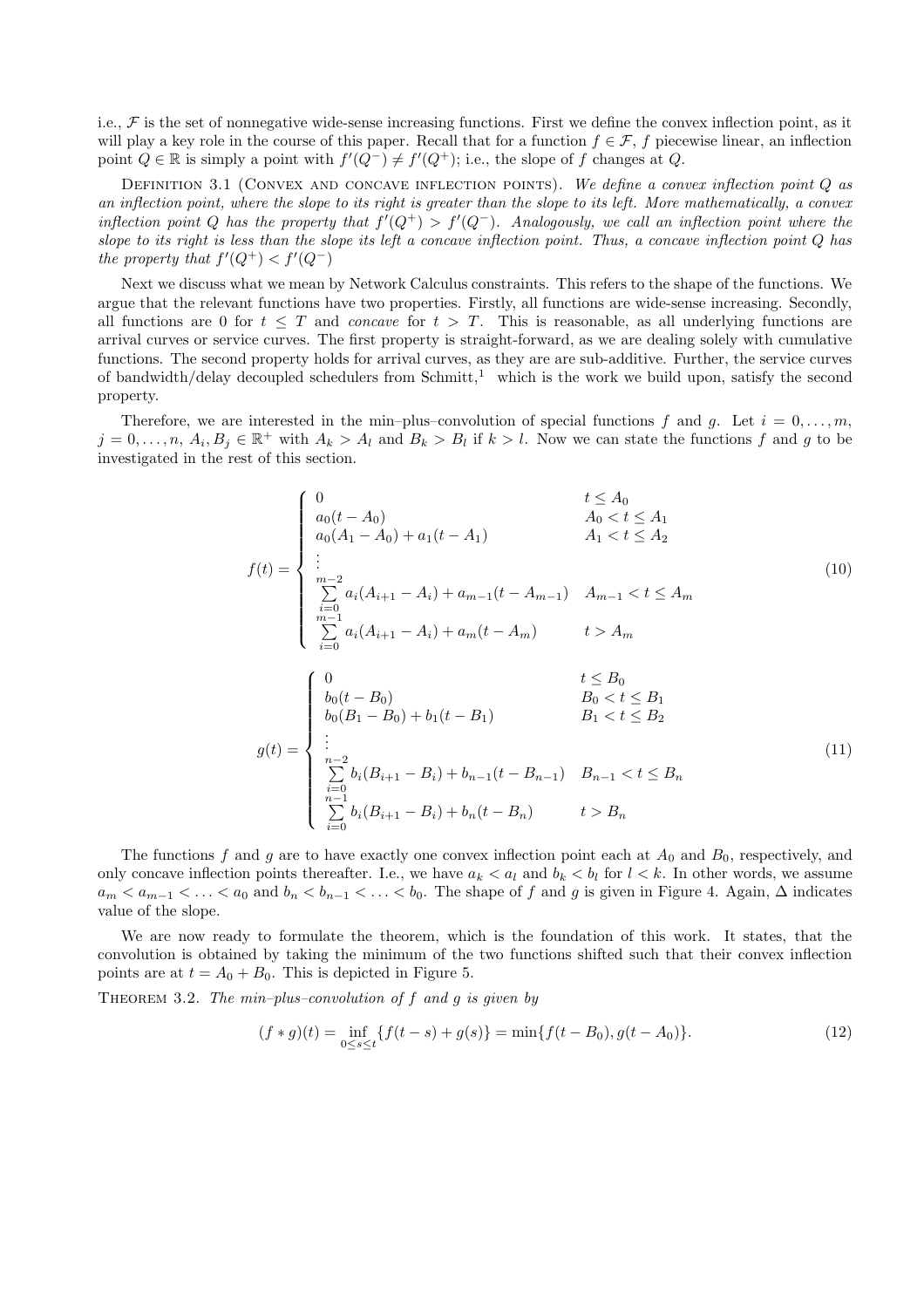

Figure 4. Shape of functions  $f$  and  $g$ 



Figure 5. Application of Theorem 3.2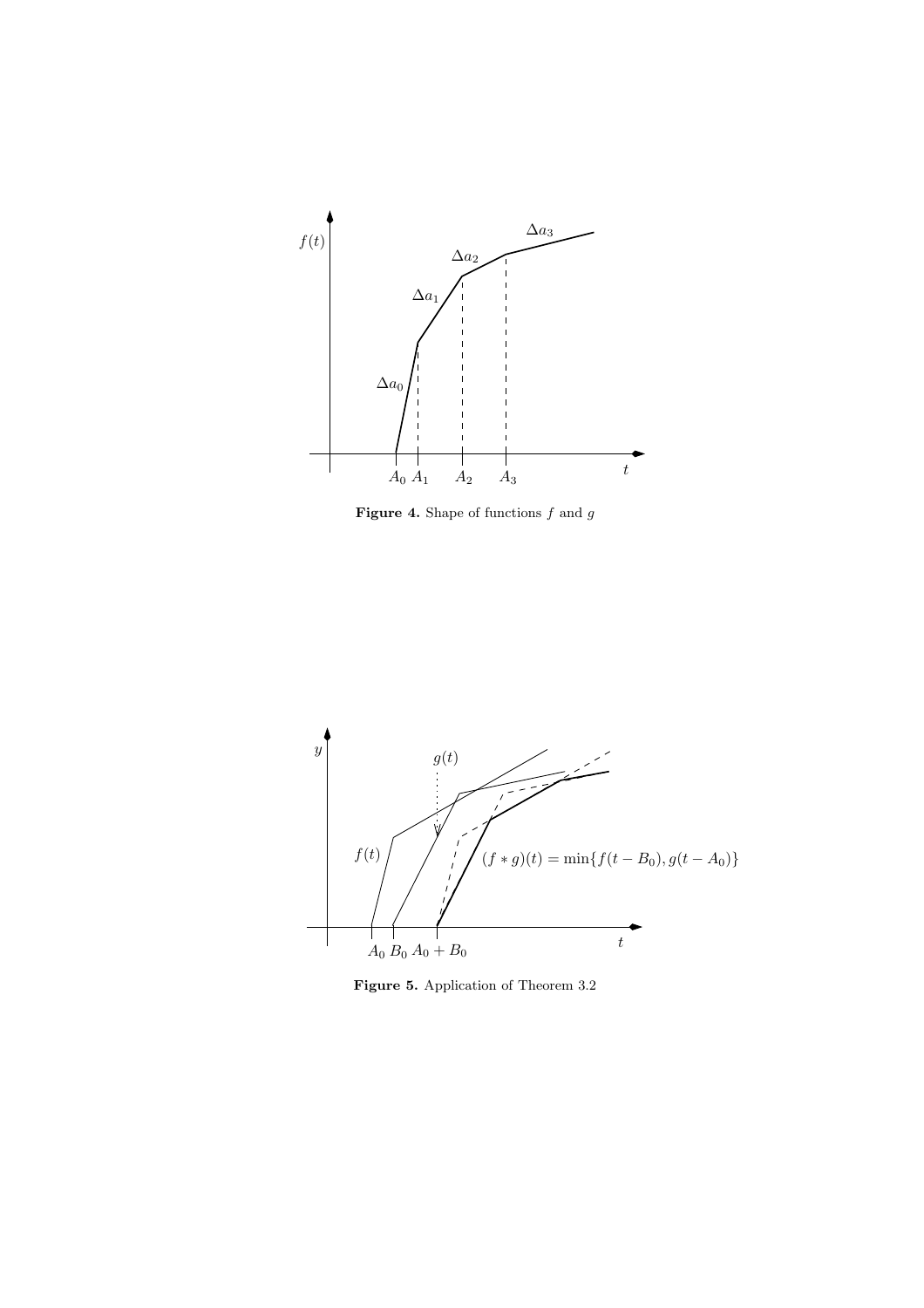

Figure 6. Proof of Theorem 3.2

*Proof.* While the complete proof is given in the technical report<sup>5</sup> we limit ourselves here to a graphical proof. As pointed out in the previous section, the min–plus convolution can be obtained by using the continuous Γ∆-transform. The continuous Γ∆-transform of two functions is given by adding all points of one function to all points of the other function. The reverse transform, i.e., taking the minimum over all t, then yields the min–plus convolution. We show now that the minimum of the shifted functions is always the overall minimum.

In Figure 6, all points of  $g(t)$  (only the first few are shown) are added to different points of  $f(t)$ , namely  $P_1$ ,  $P_2$ and  $P_3$ . At time  $t_0$ , the lowest point is  $P_0$ , which is obtained when all points of  $g(t)$  are added to the point  $P_1$ . The value at  $P_0$  is

$$
f(t_0 - B_0) + g(B_0) = f(t_0 - B_0).
$$
\n(13)

It can be seen, that  $f(t_0 - B_0 - \epsilon) + g(B_0 + \epsilon)$  yields a higher value at  $t_0$  for any  $\epsilon > 0$ . The reason is that the slope of  $g(t)$  between  $B_0$  and  $B_0 + \epsilon$  is greater than the slope of  $f(t)$  between  $t_0 - B_0$  and  $t_0 - B_0 - \epsilon$ . This is depicted where the points of  $g(t)$  are added to point P<sub>2</sub>. Similarly,  $f(t_0 - B_0 + \epsilon) + g(B_0 - \epsilon)$  always yields a higher value at  $t_0$  for any  $\epsilon > 0$ . The value for  $f(t_0 - B_0 + \epsilon)$  is greater than  $f(t_0 - B_0)$  and  $g(B_0 - \epsilon)$  is always 0. This is depicted where the points of  $g(t)$  are added to point  $P_3$ . Therefore, moving in both directions yields a higher value at  $t_0$  which concludes the proof.  $\Box$ 

In this case, an alternative proof is to dissect the function  $f$  and  $g$  into a burst-delay component and a concave component and compute the convolution then. The advantage of the proof given here is that it is more general and easily extensible to functions with mixed concave and convex inflection points. We skip this since it would exceed the scope of this paper and is not required for our applications to multimedia networks, which we will show in the remainder of this paper. Note that the proof does not require f and g  $(f, g \in \mathcal{F})$  to be piecewise linear and works for any function that has only one convex inflection point. However, we only consider piecewise linear functions as all functions in contemporary Network Calculus are piecewise linear. The slopes always denote some kind of rate. We make following two observations. The convolution of  $f$  and  $g$  is also piecewise linear and concave from  $A_0 + B_0$  onwards. Further, the number of concave inflection points is well defined. Let f and g have m and n concave inflection points, respectively, i.e.,  $m + 1$  and  $n + 1$  slopes greater than 0, respectively. The convolution of f and g then has  $m + n$  concave inflection points and  $m + n + 1$  slopes greater than zero. These two observations lead to the following theorem.

THEOREM 3.3. Given n functions  $f_1, f_2, \ldots, f_n$ , each with the properties of f, the min-plus convolution of all of them is given by

$$
(f_1 * f_2 * \ldots * f_n)(t) = \min_{j=1,2,\ldots,n} (f_j(t + A_{0,j} - \sum_{i=1}^n A_{0,i})).
$$
\n(14)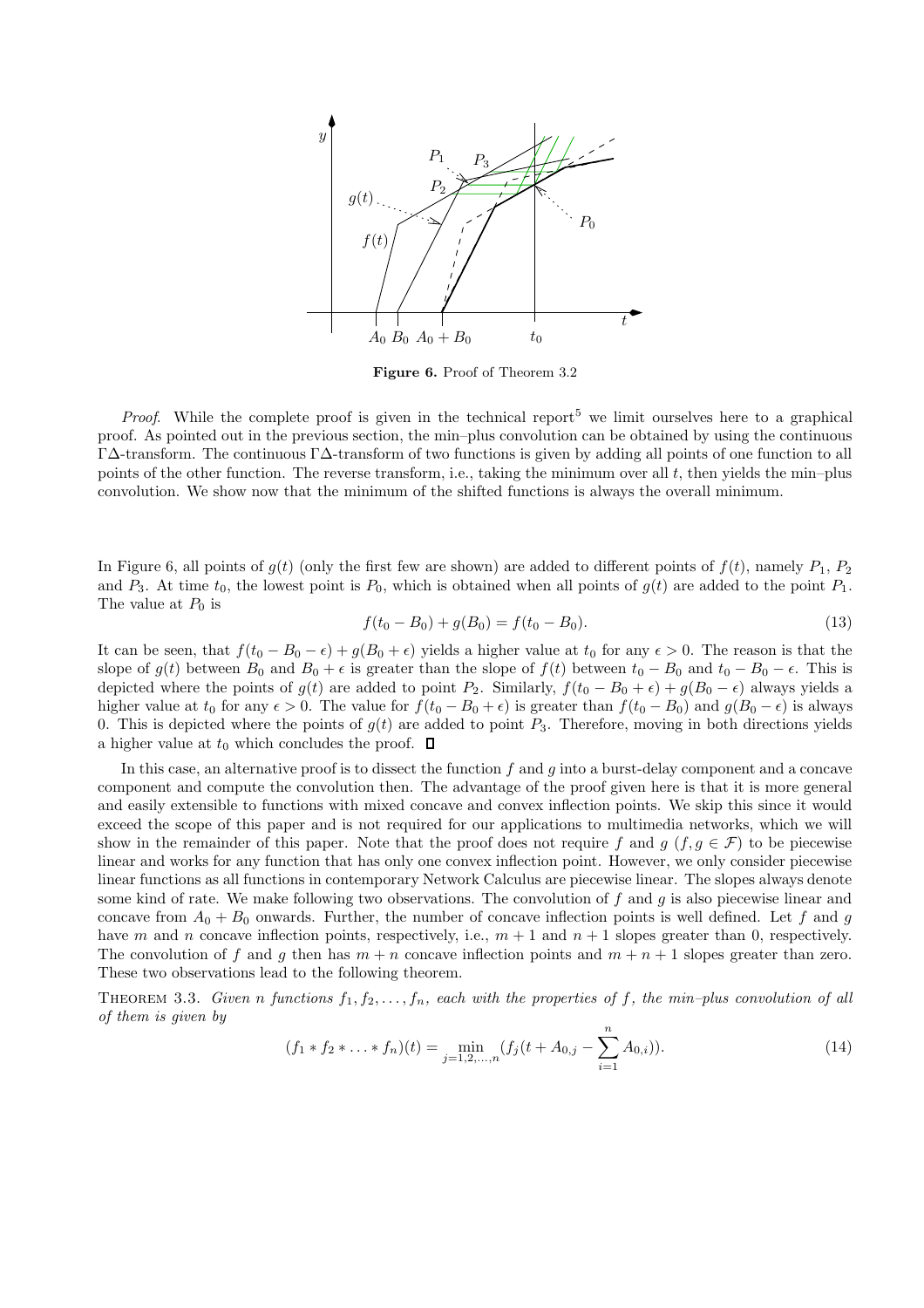Proof. Utilizing the distributivity,

$$
(f_1 * f_2 * \ldots * f_n)(t) = (((f_1 * f_2) * f_3) * \ldots * f_n)(t).
$$
\n(15)

This can be computed using Theorem 3.2 recursively, which yields the above term. This is equivalent to shifting all functions  $f_i$  by the sum of all  $A_0$ 's other than the own one and taking the minimum.  $\Box$ 

In the remainder of this paper we apply the results from this section to resource allocation in networks.

## 4. ALLOCATION OF SERVICE CURVES ALONG A PATH

This section deals with the relationship of the network service curve to the node service curves. The goal is to meet the QoS requirements, in particular the delay bound, of a multimedia flow while allocating as little resources to it as possible.

#### 4.1. Determining optimal node service curves

With the theorems of the previous section we have established a relationship between functions and their min– plus convolution. Recall that the network service curve is the concatenation, i.e., the min–plus convolution, of the node service curves. Therefore, we can use our theorem to answer the question, which service curves the nodes on the path must have, so that the concatenation of these service curves yields the network service curve desired for the multimedia flow.

Assume a network service curve  $\beta^{opt}$  has been obtained as shown in Section 1.2. Further, assume k nodes, where each node has a service curve  $\beta_i$ , with  $j = 1 \dots k$ . Recalling Theorem 3.3 we have

$$
\beta^{opt} = \min_{j=1,2,...,k} (\beta_j (t + L_j - \sum_{i=1}^k L_i)).
$$
\n(16)

It can be seen that the latency L of the network service curve is the sum of all  $L_i$ 's of all node service curves. To the right of L, the slope of the network service curve will first be the minimum of all  $R_j$ 's of all node service curves. In other words, if any node has an  $R_j$  higher than another one, it is wasted as only the minimum defines the network service curve. This property is depicted in Figure 5. Imagine  $f(t)$  and  $g(t)$  to be service curves. The area between the dashed lines and the solid line denoting the convolution are wasted resources. The same rationale applies for all times, therefore it is beneficial that all node service curves are equal after their convex inflection point. Therefore, optimal node service curves are given by 4-tuples  $(L_j, U_j, R_j, r_j)$ , where all  $R_j$ 's,  $U_j$ 's and  $r_j$ 's are equal. Setting the latencies  $L_j$  is a question of delay distribution along a path, which we will not discuss further. Trivially, if one node offers less resources the delay bound cannot be met anymore without the other nodes raising their resources. However, if one node offered a higher rate  $R_i$  or  $r_i$ , or a longer peak rate interval U, this would not have any effect on the network service curve and therefore be wasted resources, i.e., prevent more multimedia flows to be admitted.

## 4.2. Numerical Example

The following numerical examples illustrate these findings. Assume a low bandwidth, short delay flow that satisfies a TSpec with peak rate 9000 bytes/s, sustained rate 1000 bytes/s and buffer 2000 bytes. Without loss of generality we assume a fluid model, i.e.,  $M = 0$ . Hence we have

$$
TSpec_1(b, r, p, M) = (2000 \text{ bytes}, 1000 \text{ bytes/s}, 9000 \text{ bytes/s}, 0). \tag{17}
$$

In other words, a flow can send at its peak rate for 250 ms and then has to reduce to sustained rate. The flow traverses a path consisting of 5 nodes and has a delay bound of 500 ms. Using the method from Schmitt<sup>1</sup> the optimal network service curve is the 4-tuple

$$
\beta_{net}^{opt} = (L, U, R, r) = (500 \text{ ms}, 250 \text{ ms}, 9000 \text{ bytes/s}, 1000 \text{ bytes/s}). \tag{18}
$$

Assuming an equal delay distribution over all nodes, the optimal node service curves are for each node is

$$
\beta_{node}^{opt} = (L, U, R, r) = (100 \text{ ms}, 250 \text{ ms}, 9000 \text{ bytes/s}, 1000 \text{ bytes/s}). \tag{19}
$$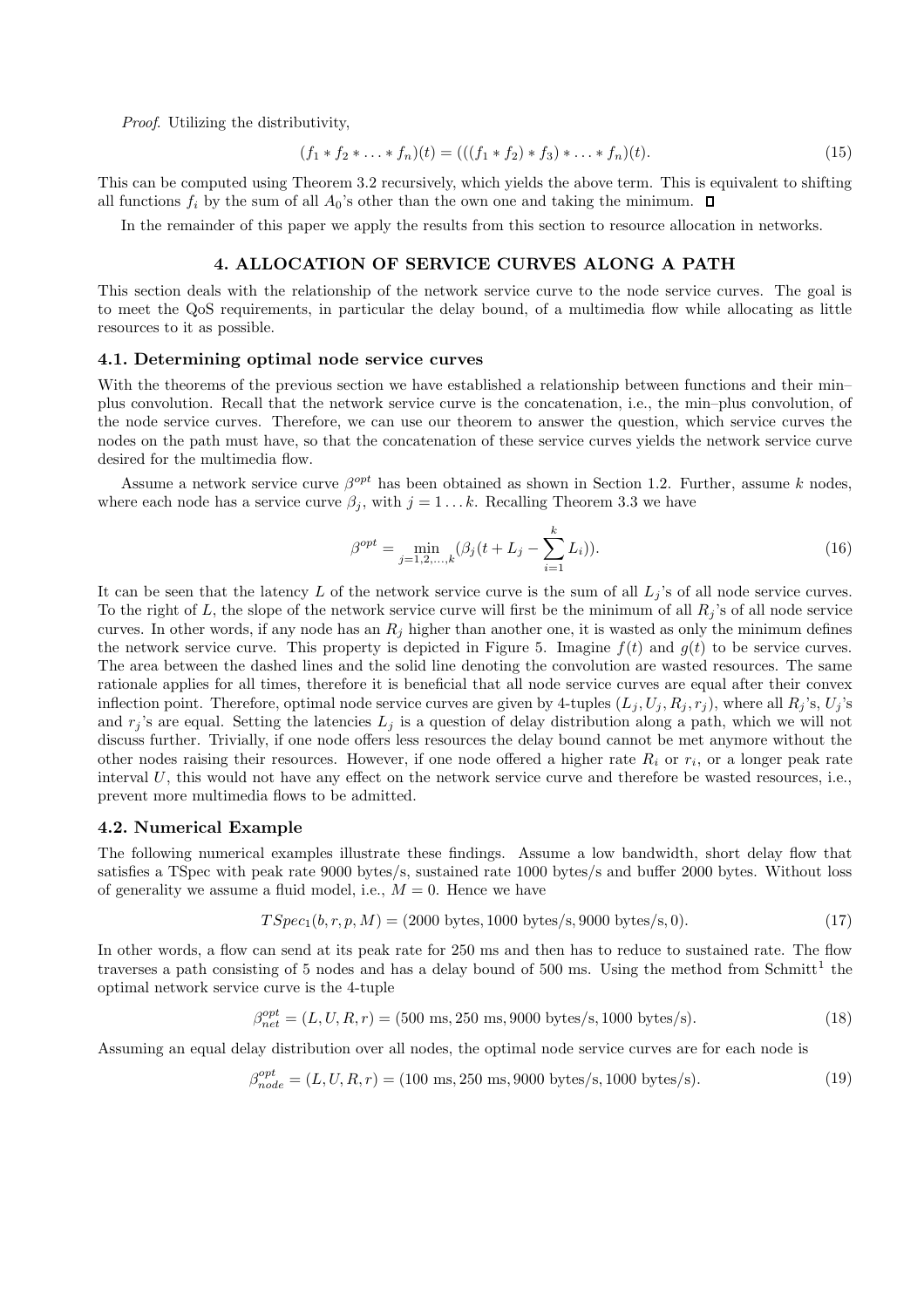

Figure 7. Local Reallocation

## 5. REALLOCATION OF SERVICE CURVES IN NODES

#### 5.1. Local Reallocation

In this subsection we take a perspective of a single node. There are instances where altering the service curves within a node can lead to increasing the number of multimedia flows admitted. The rationale is explained by a numerical example and depicted in Figure 7.

There exists a maximum service curve  $C$  which denotes the capacity of a node. Without loss of generality, we assume this to be an LR service curve, which we call the capacity service curve C. Assume a node has two requests of flows, each with an arrival curve  $\alpha$  in form of the following TSpec.

$$
TSpec2(b, r, p, M) = (1500 bytes, 2500 bytes/s, 10000 bytes/s, 0).
$$

A service curve  $\beta$  is chosen according to the method of Schmitt<sup>1</sup> such that the delay bound is met at the two crucial points, namely the kinks of the arrival curve.

$$
\beta = (L, U, R, r) = (300 \text{ ms}, 40 \text{ ms}, 40000 \text{ bytes/s}, 2500 \text{ bytes/s})
$$
\n(20)

Per se they can not be accepted as the sum of the service curves,  $2\beta$ , exceeds the C between  $t_1$  and  $t_2$ . However, if a service curve  $\beta^{new}$  can be found such that the delay bound remains met at the two crucial points and the sum  $\beta + \beta^{new}$  never exceeds the capacity service curve C, both flows can be accommodated. For this example, a possible  $\beta^{new}$  is given by

$$
\beta^{new} = (L, U, R, r) = (300 \text{ ms}, 80 \text{ ms}, 21250 \text{ bytes/s}, 2500 \text{ bytes/s}). \tag{21}
$$

From Theorem 3.2 we can be sure that the network service curve is not affected if one or more nodes apply this method.

## 5.2. Global Reallocation

We next discuss how deficiencies of one node can be compensated by other nodes. We require the following definition.

DEFINITION 5.1 (COMPENSATED LATENCY). We define compensated latency  $U_c$  as the time that has to be reduced from the initially allocated latency in order to meet the service curve requirement. Depending on the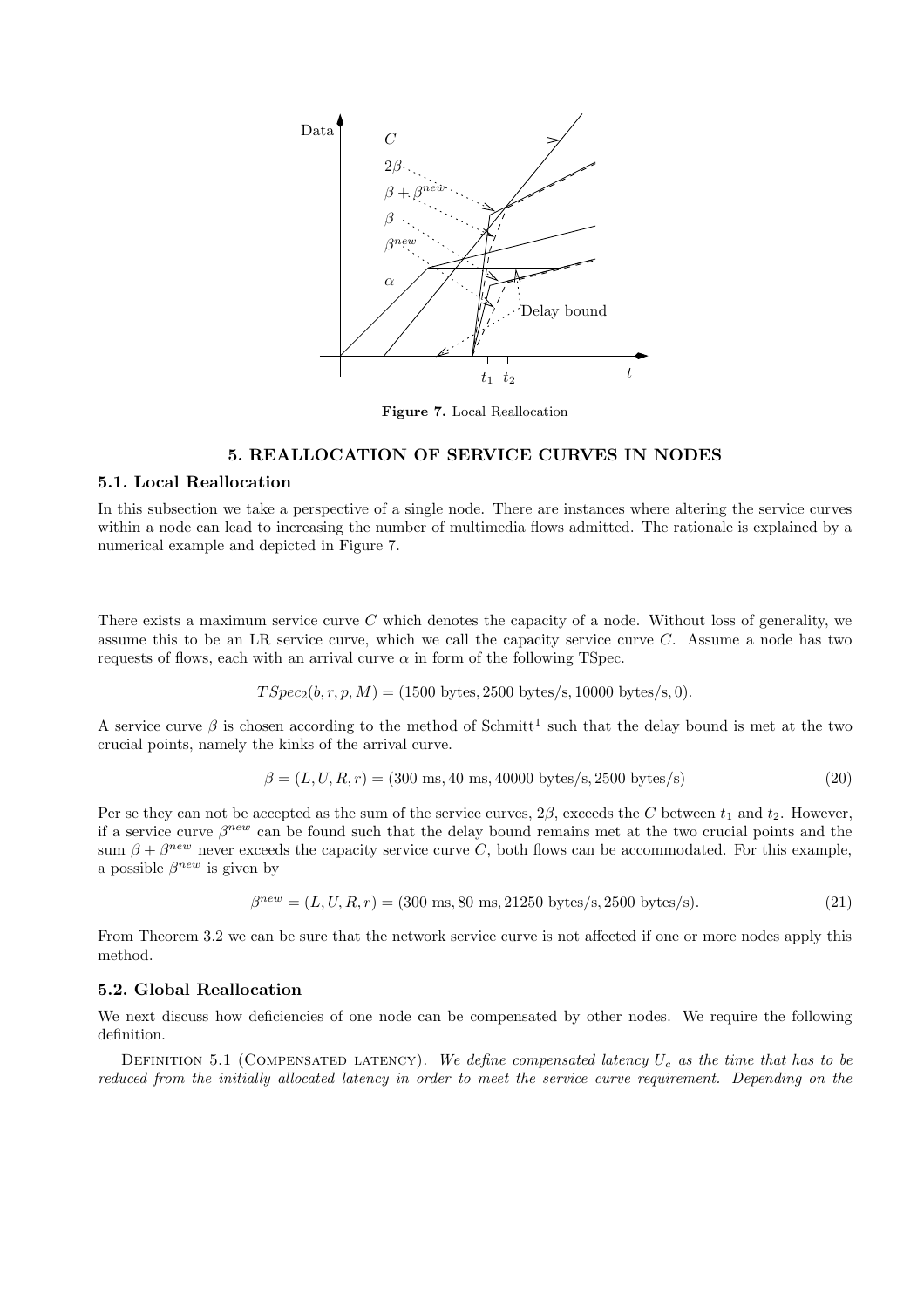rag replacements



Figure 8. Compensated latency with deficient peak rate (left) and with deficient peak rate serving time (right)

context, the reduction is done either by the shortcoming node itself, or one other node along the path, or a combination of nodes along the path.

There are 3 ways in which a node can fail to offer the demanded service and therefore be forced to reject a request: latency, peak rate and sustained rate. If a node cannot offer the sustained rate, then the flow cannot be accepted. There is no way that the other nodes can compensate this, as the sustained rate of the network service curve is determined by the smallest sustained rate of all nodes. A node not making the delay requirement can be compensated rather easily. The time that it exceeds the delay requirement has to be made up by one or many of the other nodes guaranteeing a lower latency, such that the sum of the latencies of all nodes remains the required latency. This corresponds directly to the shift of Theorem 3.3. To illustrate this with the example of Section 4.2, if one node can only offer a latency of 140 ms, then the network service curve can still be achieved if the other nodes along the path save 40 ms. This can either be done by reducing the latency of one node to 60 ms or by the 4 other nodes having a latency of 90 ms each, or any other combination for which the sum of all latencies is 500 ms. The last possible failure is when a node is not able to offer the demanded peak rate. Here we distinguish whether the node is not able to offer the rate itself or whether it is not able to offer the rate for the required time. A crucial quantity is  $\beta(I)$ , which we define as the amount of data that is served at the inflection point. It follows from Theorem 3.2 that having less data served at the inflection point would decrease the minimum of the shifted functions. This would destroy the network service curve as the inflection point is crucial for the delay bound.

Consider a node that can only offer a deficient peak rate  $p_d$ . If it can offer it for a time  $U_d$ , such that  $p_dU_d = \beta(I)$ , then the delay bound can be met by reducing the latency. The amount by which the latency has to be reduced,  $U_d - U$ , is obtained by the following consideration.

$$
\beta(I) = p_d U_d = pU \tag{22}
$$

$$
U_c = U_d - U = \beta(I)\left(\frac{1}{p_d} - \frac{1}{p}\right)
$$
\n(23)

Again, it is arbitrary which nodes make up the latency. This case is depicted in the left graph of Figure 8, where  $\Delta$  again labels the slope.

The next case is a node that can offer the peak rate only for a time  $U_l < U$ . The term  $U_x$  is the time needed to reach  $\beta(I)$  after the peak rate stopped. The latency that has to be compensated is then  $U_l + U_x - U$ .

$$
\beta(I) = pU_l + rU_x = pU \tag{24}
$$

$$
U_c = U_l + U_x - U = \frac{(p - r)(\beta(I) - pU_l)}{pr}
$$
\n(25)